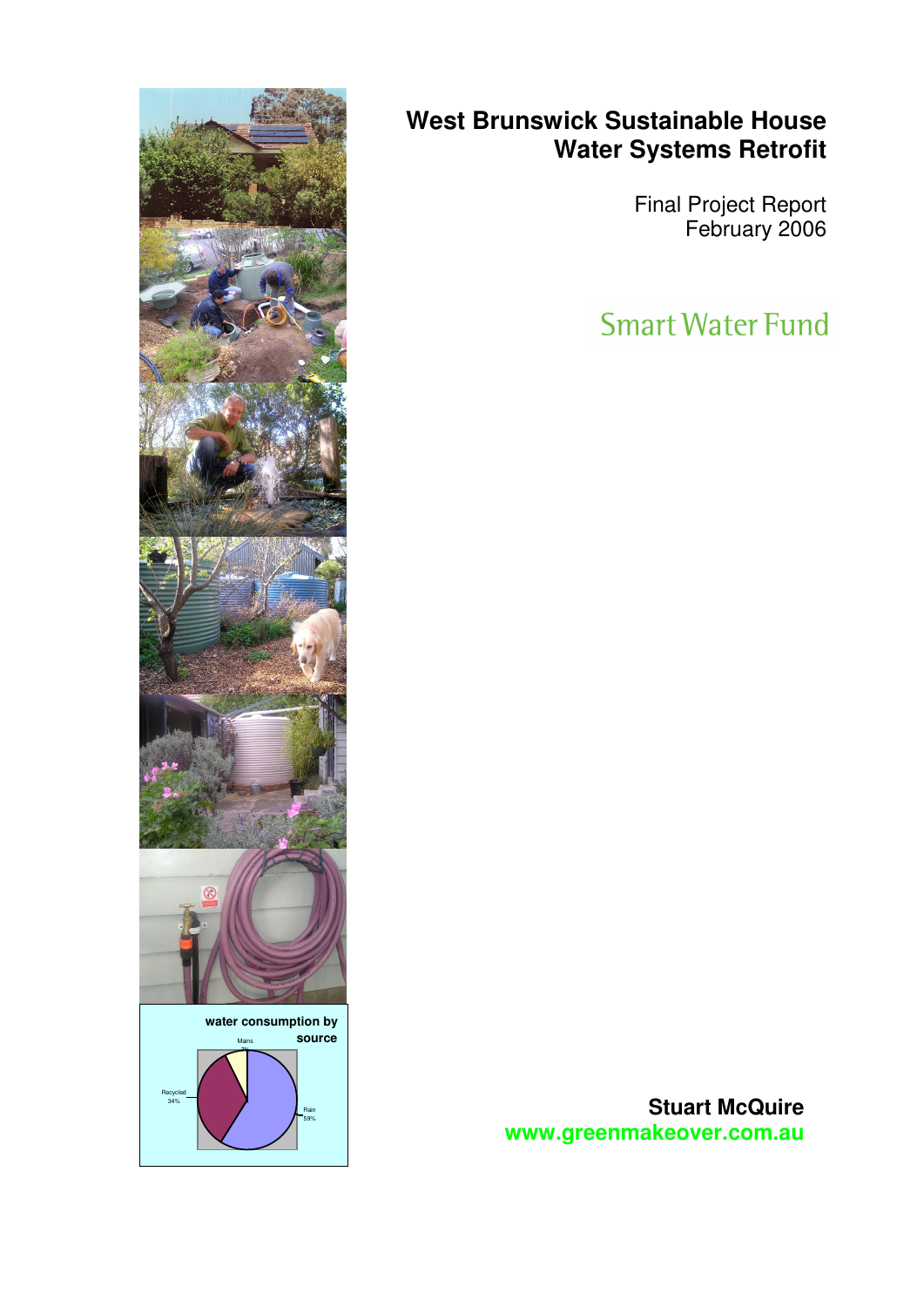### **Acknowledgements**

This Project was made possible by a grant from the Smart Water Fund. Thanks to Ric Clarke and Simon Lees who managed the grant.

Thanks also to the following people and organisations:

My partner Wendy Orams and our two daughters who have supported the changes to our home and assisted with tours and publicity.

Ismael Sosa Sanchez and his colleagues at Envirowater. Ismael, the inventor of the Envirowater unit, worked tirelessly to ensure the unit obtained approval for installation and then worked to ensure teething problems were overcome as they arose.

Dr Maazuza Othman from RMIT, who provided advice and guidance in relation to water quality monitoring and analysis of test results.

Liza Dale-Hallet & Georgia Harvey from Melbourne Museum who included the West Brunswick Sustainable House in Melbourne Museums Water Smart Home program.

Robin Merrick from the ATA, who included the West Brunswick Sustainable House in the ATA's Grey Water Open Days.

Report written by Stuart McQuire For more information: Phone 03 9384 1752 or 0413 125 170 Email smcquire@bigpond.net.au Web www.greenmakeover.com.au

Produced in an office powered by solar electricity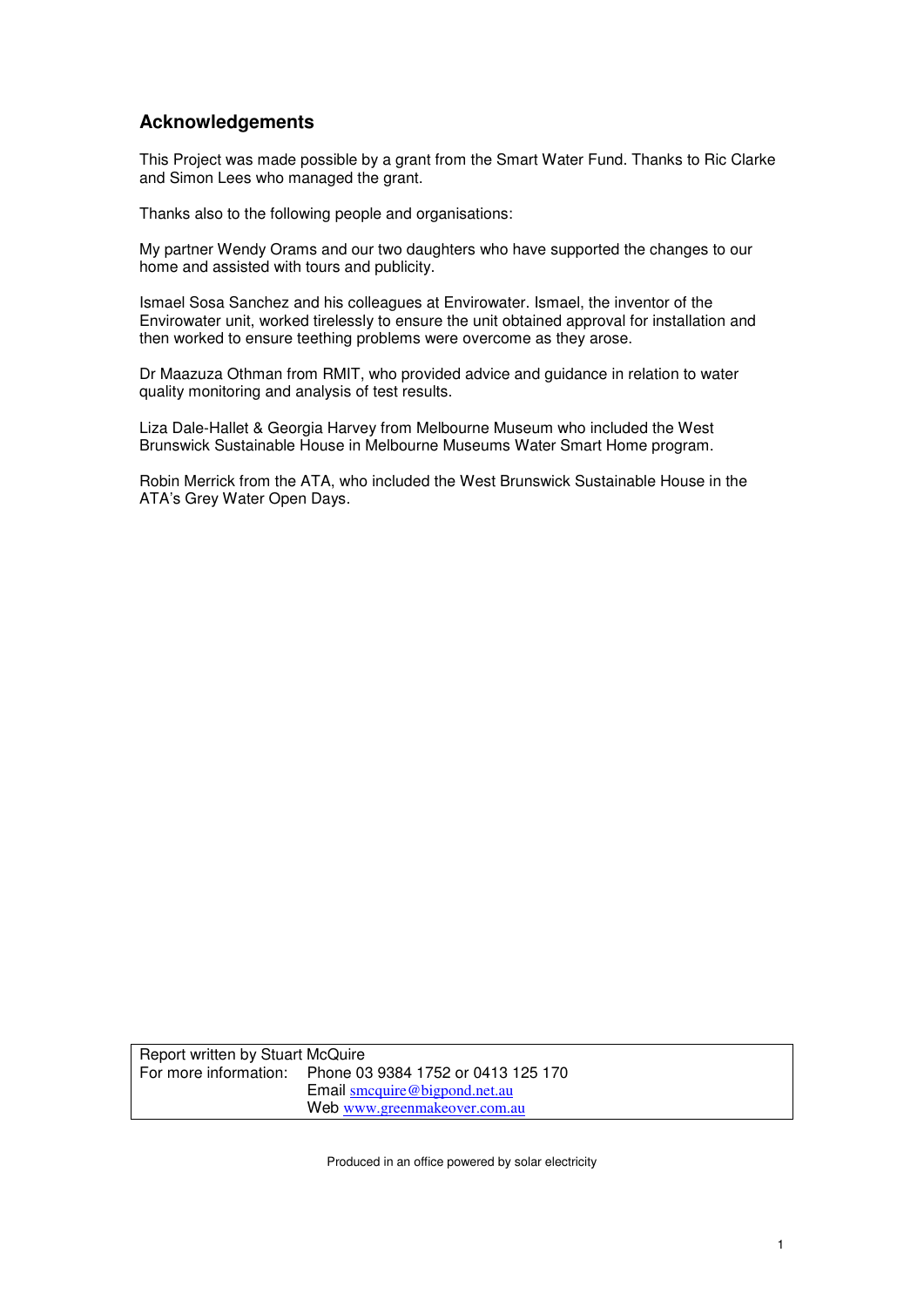## **Contents**

| 1              |       |  |  |  |  |  |  |
|----------------|-------|--|--|--|--|--|--|
| $\overline{2}$ |       |  |  |  |  |  |  |
|                |       |  |  |  |  |  |  |
|                | 2.1.1 |  |  |  |  |  |  |
|                | 2.1.2 |  |  |  |  |  |  |
|                |       |  |  |  |  |  |  |
|                | 2.2.1 |  |  |  |  |  |  |
|                | 2.2.2 |  |  |  |  |  |  |
|                | 2.3   |  |  |  |  |  |  |
|                | 2.3.1 |  |  |  |  |  |  |
|                | 2.3.2 |  |  |  |  |  |  |
|                | 2.3.3 |  |  |  |  |  |  |
| 3              |       |  |  |  |  |  |  |
| 4              |       |  |  |  |  |  |  |
|                |       |  |  |  |  |  |  |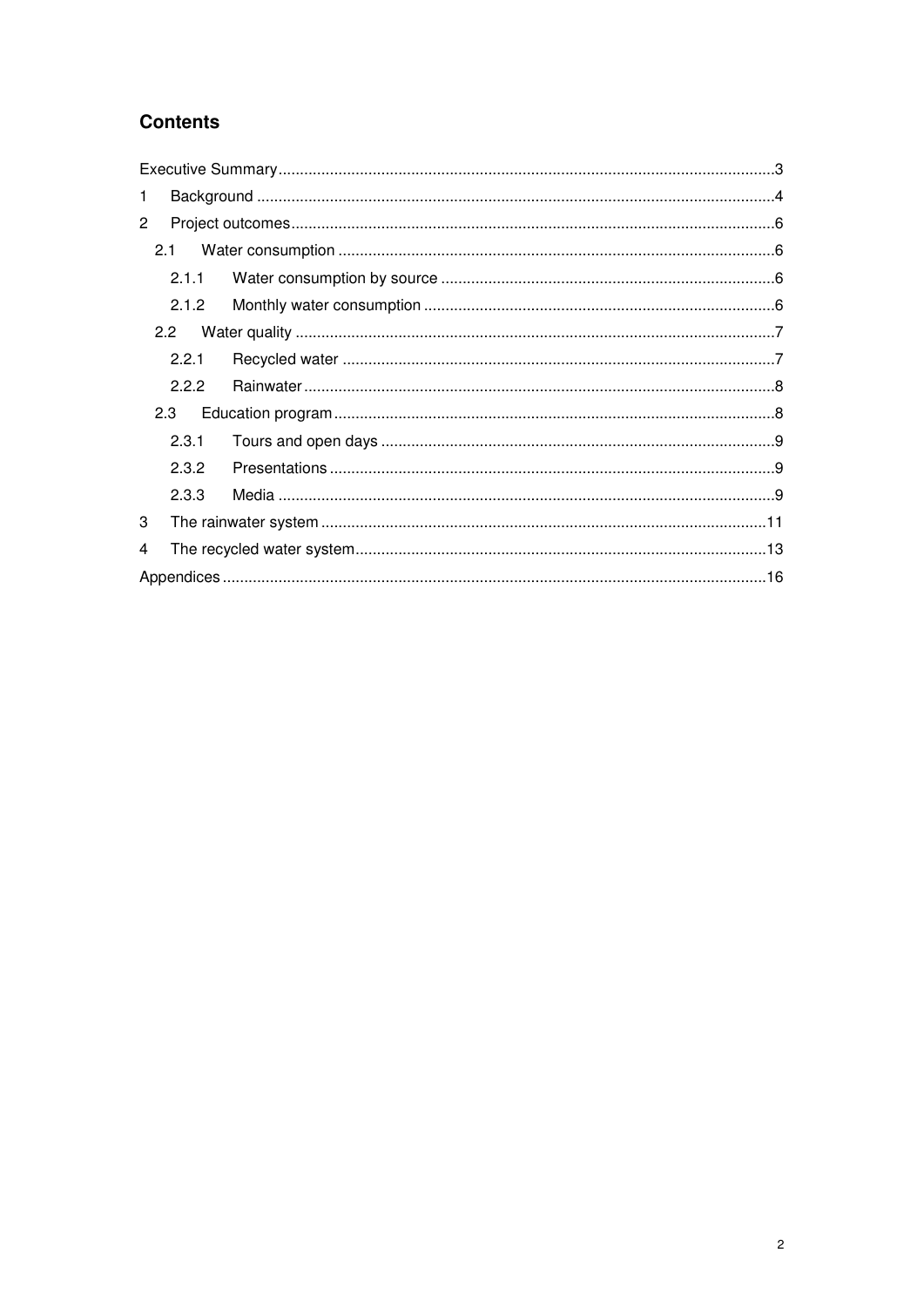## **Executive Summary**

After being given a Smart Water Fund grant to retrofit the West Brunswick Sustainable House with new rainwater and recycled water systems, Stuart McQuire and his family have cut their consumption of mains water down to under two and a half buckets a day — 97 per cent less than the average Melbourne household. They've done this without compromising their lifestyle and still manage to water a thirsty garden with over 20 fruit and nut trees. This report explains how and discusses the potential for similar initiatives on a wider scale.

Through installing a new rainwater system and new water recycling system the household's mains water consumption has been cut to 23 litres or less than 2½ buckets per day. With four people in the house this is around 6 litres per person per day. Only two of the households taps now use mains water, the kitchen cold water tap for cooking and drinking, and the bathroom basin cold water tap for brushing teeth. All the other taps are supplied with either rainwater or recycled water from the site.

The rainwater systems consists of four rainwater tanks with total capacity of 20,000 litres that supply water for the shower (hot & cold), laundry, all water via the hot water system, and several garden taps. A pump is used to provide pressure to supply the water and a Rainbank is used to provide mains water back up as security of supply. The recycled water system consists of an Envirowater treatment unit that processes water in batches from the shower, bathroom basin and laundry. Two 5500 litre water storage sacs are positioned under the house to store the recycled water. The water is treated to the 20/30/10 standard as recommended by the Department of Human Services and as required by the EPA and Moreland Council. This standard allows the water to be stored indefinitely. The recycled water is used for toilet flushing, and in the garden via above ground irrigation.

The project aimed to explore technical solutions for reducing mains water consumption in the context of a suburban lifestyle. The family's experience living with the rainwater and recycled water systems is an important part of the project. The positive experience of living with the rainwater system shows the potential for widespread use of rainwater systems as a key part of Melbourne's water supply. Teething problems were experienced with the water recycling system reflecting the prototype status of the Envirowater unit. Difficulty in obtaining approvals is identified as a barrier to the wide spread uptake of water recycling systems. Management and maintenance issues also need to be addressed at the household level, by service providers and by regulatory agencies.

The project included open days, tours and public presentations. Partnerships were undertaken with Melbourne Museum and the ATA. Project partners also included Envirowater who developed the water treatment technology and RMIT who provided advice in relation to water quality. The project was also communicated via a range of media, including featuring in the Our Water, Our Future documentary and in a segment of the Running on Empty television series, as well as in magazine and newspaper articles.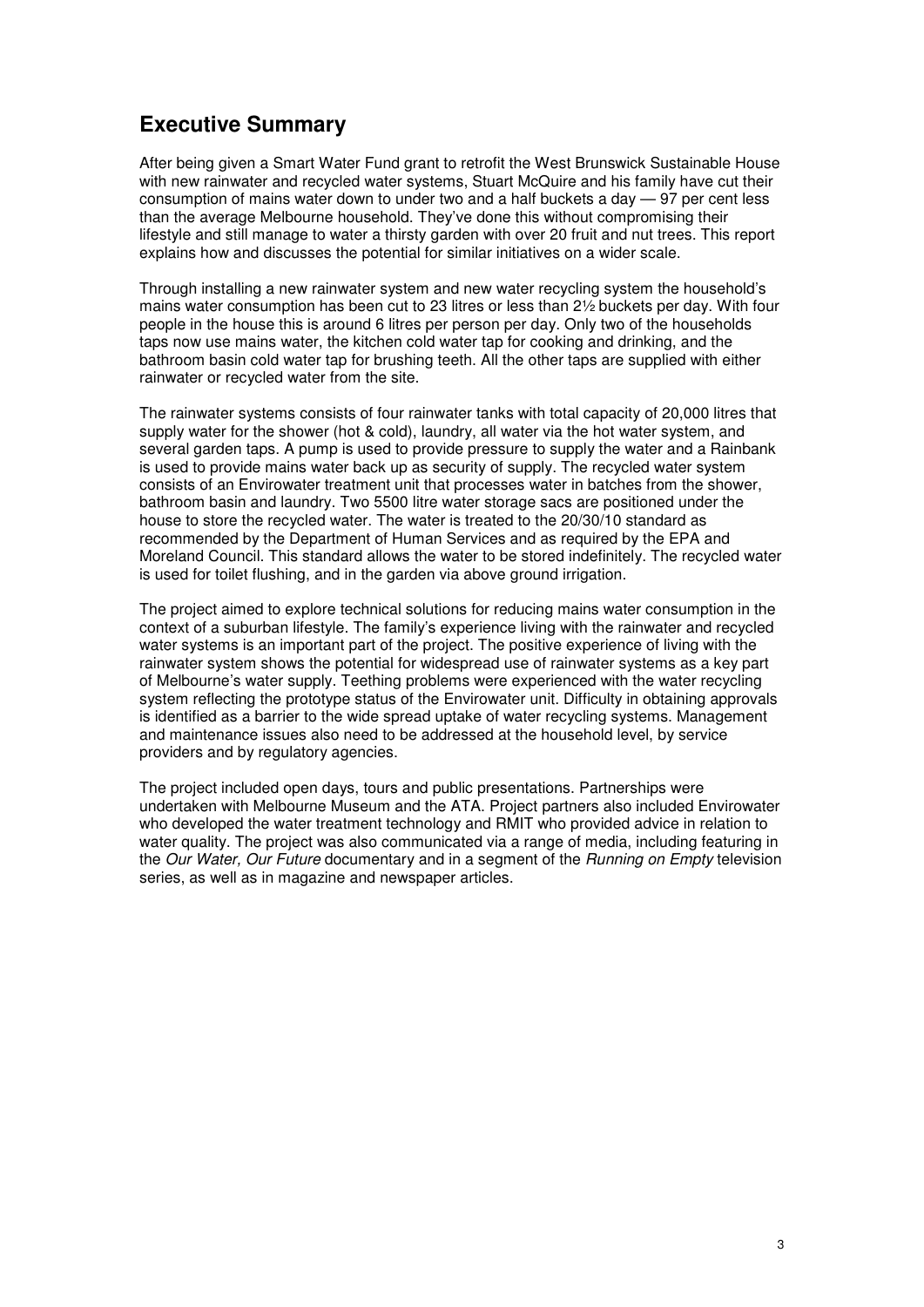# **1 Background**

The Project has involved retrofitting the West Brunswick Sustainable House so that it is a state of the art real life demonstration site for water recycling and rainwater use. It's part of exploring the range of options for securing water supplies to Melbourne.

The West Brunswick Sustainable House is a Californian Bungalow style weatherboard house built in 1929. It is home for Stuart McQuire and Wendy Orams and their two daughters. Without renovating or rebuilding, the house has progressively been re-fitted or retrofitted for environmental sustainability. The West Brunswick Sustainable House has attracted a national and international profile for its role in pioneering environmental technologies and sustainable living. Because it is primarily a comfortable family home the house is able to demonstrate the performance of innovative water smart technologies in a real life situation. The profile of the house for sustainability provided an ideal opportunity to showcase water smart technologies in the context of holistic environmental sustainability.

Prior to this Project the household had recycled water since 1992 using a simple system of diverting laundry and shower water to the garden. Rainwater tanks had been in use since 1994, initially for garden watering, then for supply to the laundry and toilet. Water conservation initiatives undertaken prior to the Project meant that the household mains water consumption was less than half that of a typical Melbourne home (ie approximately 120,000 litres per annum).

The Project aimed to demonstrate a reduction in reliance on mains water by around 90% and a reduction in discharge to the sewer of around 80% compared to a typical Melbourne home. The project aimed to break new ground and expand the perception of what is possible in relation to sustainable water use in a suburban environment. In planning for Melbourne's future water requirements these reductions can be extrapolated to other existing houses and to new developments. The technologies used for the rainwater and recycled water systems are innovative and are also relevant to applications in commercial, municipal and sports facilities.

The Project commenced in 2003 with the initial focus on designing the recycled water and rainwater systems. The Project had initially intended to use eletroflocculation treatment technology because it could treat water to a standard that allowed long-term storage and use of the recycled water for toilet, laundry and garden. However, the Envirowater treatment unit was chosen because it could also achieve this standard, was less expensive, and had the added appeal of doubling as a water feature in the garden.

The process of obtaining approval for installation of the Envirowater unit was difficult. The EPA seemed unclear about approving a water recycling system that aimed to recycle water for use inside the house, and at that point the guidelines for reuse had not been issued by DHS. Commencing in August 2003, a series of batch tests were run with the Envirowater unit to obtain data on the quality of water treated.

By October 2003 DHS had issued guidelines for water recycling that specified the 20/30/10 standard for single unit dwellings. The 20/30/10 standard is referred to in the document Appropriate reuse of greywater published by the Environmental Health Unit in the Victorian Department of Human Services. It refers to 20 mg/l BOD, 30 mg/l suspended solids and 10 E.coli/100 ml.

It wasn't until May 2005 that EPA approval was issued for use of the Envirowater unit. Approval for installation was then obtained from Moreland City Council. The EPA and council approvals included the condition specifying that effluent from the treatment system must not exceed the following 90<sup>th</sup> percentile limits:

For all discharges:

- Biochemical Oxygen Demand 20 mg/l
	- Suspended Solids 30mg/l
- For surface irrigation:
- E.coli 10 orgs/100ml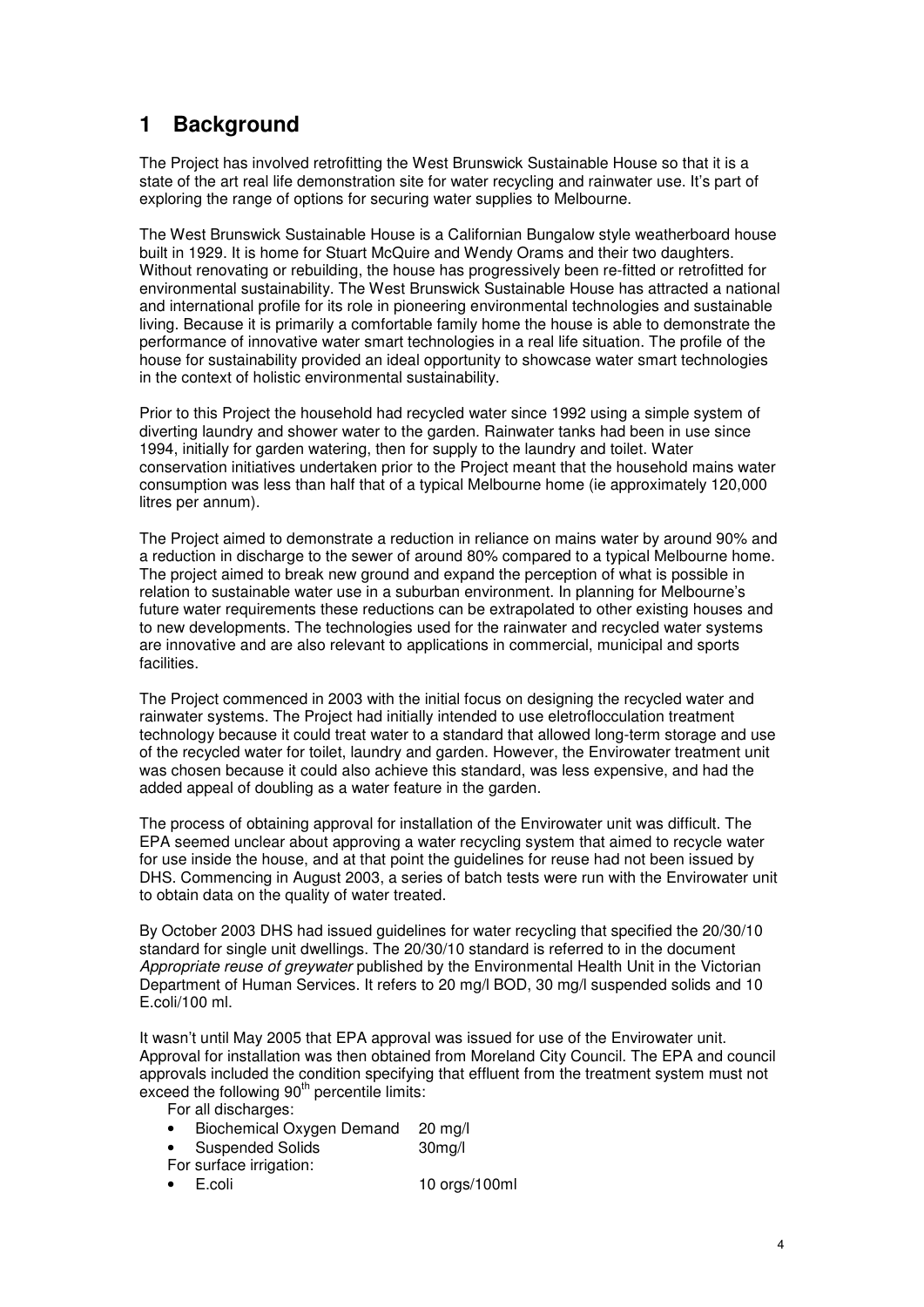The rainwater system was progressively installed and plumbed into the house. By December 2004 the rainwater and water recycling systems were fully operational. The Project then tracked the experience of the household in living with the systems and monitored the performance of the systems in terms of maintenance and management issues.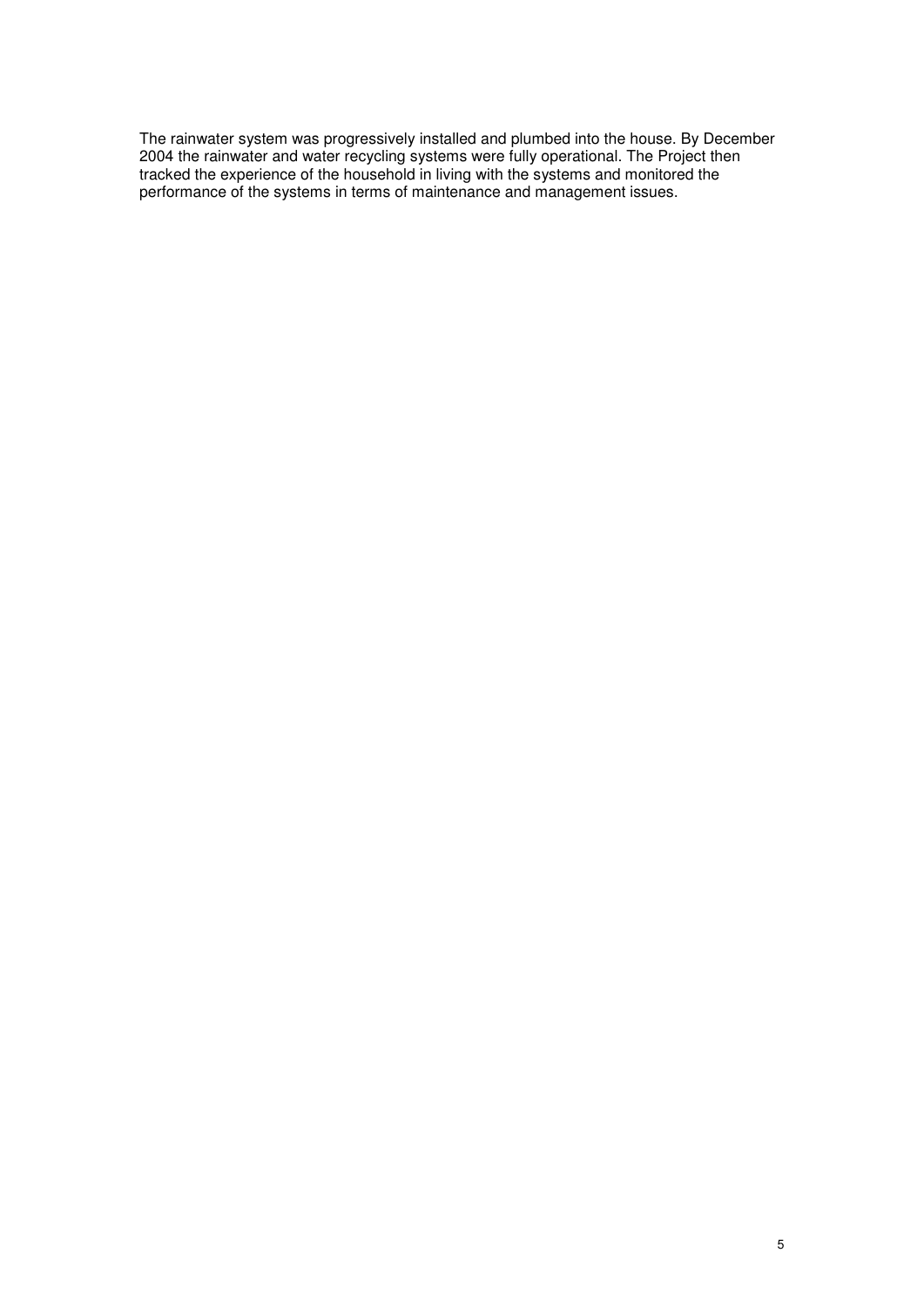# **2 Project outcomes**

#### **2.1 Water consumption**

Water consumption was recorded using water meters for each of the household's water sources, ie rainwater, recycled water and mains water. The household's consumption of mains water during 2005 was 8317 litres, or an average of 22.7 litres per day. This compares to the benchmark of 270,000\* litres per annum or 739.7 litres per day for a typical Melbourne home. This means the household achieved mains water consumption that was 97% less than the typical Melbourne home, against the project target of 90% less.

Sewage discharge is estimated to have been approximately 42,000 litres for the year. This is equivalent to 73% less discharge to the sewer than a typical Melbourne house, against the project target of 80% less. This is based on the estimates that approximately 50 litres per day were discharged to the sewer from toilet flushing and 15 litres per day via the kitchen sink. In addition, it's estimated that average of 50 litres per day from the shower, bathroom basin and laundry (ie about 25% of water from these sources) was discharged to sewer when the water recycling system was processing water from these sources.

\*The benchmark figure for the typical Melbourne house's mains water consumption is 270,000 litres per year, with 65% or 175,500 litres used indoors and the remaining 35% or 94,500 litres used outdoors (Source: South East Water, 2003). The benchmark figure for discharge to the sewer for the typical Melbourne house is 157,950 litres (assuming a discharge factor of 0.9 for indoor water use).

#### **2.1.1 Water consumption by source**

3/1/2005 to 4/1/2006

Rainwater provided most of the household's water (59%), followed by recycled water (34%), with mains water use 7% of the overall water consumption.



| Source   | Amount<br>(litres) | Daily amount<br>(litres)<br>$(366 \text{ days})$ | Percentage |  |
|----------|--------------------|--------------------------------------------------|------------|--|
| Rain     | 67416              | 184.2                                            | 59%        |  |
| Recycled | 38516              | 105.2                                            | 34%        |  |
| Mains    | 8317               | 22.7                                             | 7%         |  |
| Total    | 114293             | 312.1                                            |            |  |

#### **2.1.2 Monthly water consumption**

Household monthly water consumption varied between approximately 11000 litres in January down to 7000 litres in June. Mains water consumption varied between 600 to 800 litres per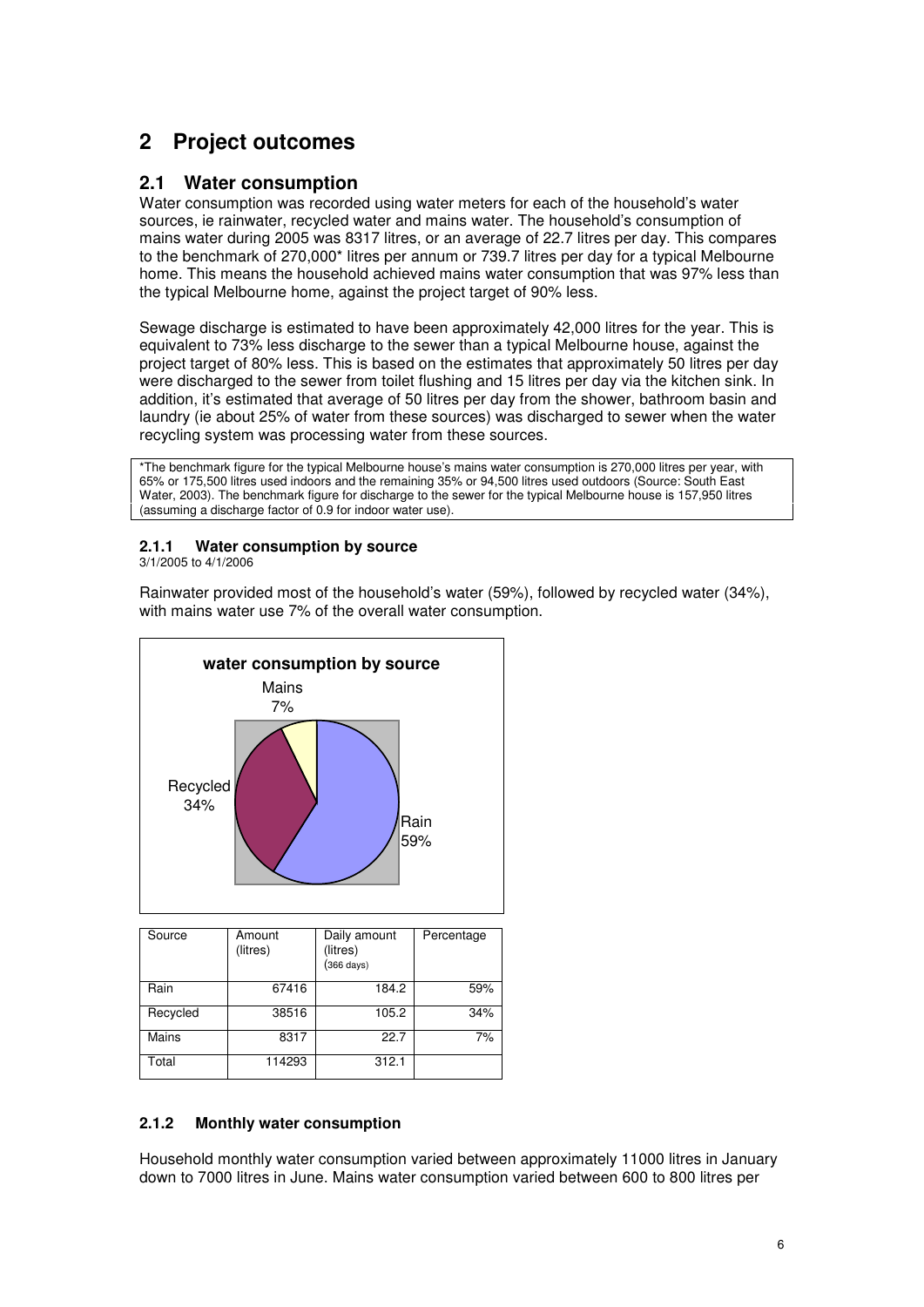month. Monthly rainwater consumption varied from approximately 5000 to 6000 litres per month. Recycled water consumption showed the greatest variation with consumption between 1750 and 4450 litres per month. This variation reflects the varying use of recycled water on the garden.



|          | Jan 05  | February | March  | April | May     | June   | July   | August | Septem-<br>ber | October | Novem-<br>ber | Decem-<br>ber |
|----------|---------|----------|--------|-------|---------|--------|--------|--------|----------------|---------|---------------|---------------|
| Rain     | 5910    | 5496     | 5665   | 5437  | 6313    | 4997   | 5802   | 5758   | 5289           | 5591    | 5711          | 5447          |
| Recycled | 4348    | 3519     | 3041   | 3832  | 2882    | 1752   | 2696   | 2078   | 2239           | 3829    | 4449          | 3851          |
| Mains    | 664.9   | 760      | 647.5  | 617   | 808.8   | 593.7  | 679.7  | 736.7  | 601            | 744.3   | 800.2         | 663           |
| Total    | 10922.9 | 9775     | 9353.5 | 9886  | 10003.8 | 7342.7 | 9177.7 | 8572.7 | 8129           | 10164.3 | 10960.2       | 9961          |

#### **Energy use**

Solar electricity is used to supply energy for the pumps. The house was the first in Victoria to have grid-connected solar electricity and generates more than it uses. Electricity use for the treatment system and pumps to deliver the rainwater and recycled water is estimated to be around 35 kWh per month. The pump in the treatment tank uses 90 watts when it's on, while the pressure pumps for the rainwater and recycled water use 600 watts when pumping. The ultra-violet lamp uses 15 watts and is only on when water is passing through it.

# **2.2 Water quality**

#### **2.2.1 Recycled water**

Prior to installing the Envirowater unit batch tests were run to assess the quality of the treated water. Then, as part of the permit conditions for installing the unit, water quality is monitored every 3 months. The unit has consistently achieved the 20/30/10 standard which refers to 20 mg/l BOD, 30 mg/l suspended solids and 10 E.coli/100 ml. The recycled water has also been monitored for nitrogen, phosphorus, turbidity, pH and TDS (ie Total Dissolved Solids, an indicator of salt).

The 20/30/10 standard is referred to in the document Appropriate reuse of greywater published by the Environmental Health Unit in the Victorian Department of Human Services. It refers to 20 mg/l BOD, 30 mg/l suspended solids and 10 E.coli/100 ml.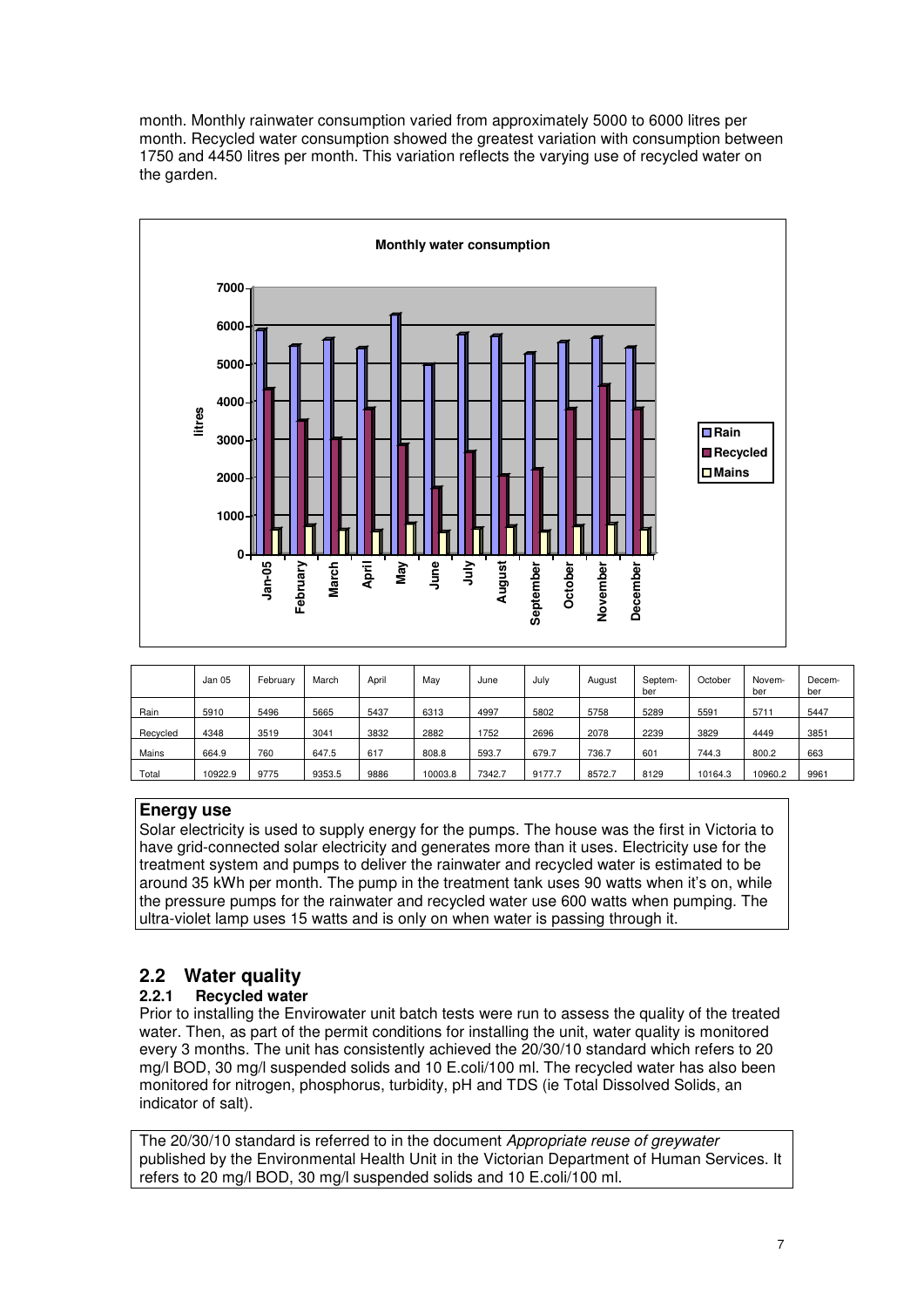The table below summarises the results of water quality analysis for recycled water samples taken in 2005. The test result from the sample taken on 30/9/2005 showed suspended solids at 36 mg/l. Contamination of the storage sacs was suspected through plumbing work that had occurred prior to the sampling. Subsequent samples taken on 13/10/2005 showed suspended solids at 4 and 5 mg/l (ie consistent with the standard of <30 mg/l).

| Recycled water      | 7/2/2005    | 7/6/2005    | 30/9/2005 | 13/10/2005 |                | 28/11/2005     |  |  |
|---------------------|-------------|-------------|-----------|------------|----------------|----------------|--|--|
| Suspended<br>solids | < 1         | < 1         | 36        | 5          | $\overline{4}$ | $\overline{c}$ |  |  |
| <b>BOD</b>          | 3           | 9           | 15        |            |                | 9              |  |  |
| E coli              | $\mathbf 0$ | $\mathbf 0$ | 0         |            |                | 0              |  |  |
| Nitrogen            | 4.7         | 6.2         | 5.7       |            |                | 5.0            |  |  |
| Phosphorus          | 0.6         | 0.65        | 0.2       |            |                | 1.0            |  |  |
| pH (units)          | 6.8         | 7.9         | 6.7       |            |                | 6.9            |  |  |
| Turbidity, NTU      | 5.4         | 1.5         | 16        |            |                | 1.7            |  |  |
| <b>TDS</b>          | 140         | 110         | 90        |            |                | 110            |  |  |

Results in mg/l, unless stated. E.coli results in organisms per 100ml.

Full results of the water quality monitoring for the 2005 period are included in Appendix 1.

Odour was an issue with the recycled water initially. The odour of the water in the storage sacs became progressively worse to the point that it created an unpleasant smell in the bathroom each time the toilet was flushed. The recycled water also created an unpleasant smell when the garden was watered. Plans to use the recycled water for laundry washing were changed due to the odour issue.

To reduce odour calcium hypochlorite was added to the treated water using a canister in-line after the UV lamp and prior to the storage sacs. This reduced odour to a more acceptable level from the householder's perspective, but raised concerns about the use of chemicals. Subsequent investigation revealed that a solenoid valve at the pebble bed was restricting flow of the water during the treatment cycle. Removal of the solenoid valve allowed increased flow of the water and resulted in reduced odour problems. The calcium hypochlorite was no longer used. Further adjustment of the flow rate increased the fountain flow rate from 6 to 17 litres per minute eliminating odour problems.

#### **2.2.2 Rainwater**

The rainwater was initially tested for E.coli, nitrogen, phosphorus, pH and TDS. One test was done for turbidity, and subsequent tests were done for E.coli. The results are collated in the table below. No disinfection is used on the rainwater and E.coli levels have varied between 0 and 43 organisms per 100ml. As the household is not drinking the rainwater this is not seen as a concern. Disinfection could be added if the household were to drink the rainwater.

| Rainwater      | 7/2/2005 | 7/6/2005 | 30/9/2005 | 28/11/2005     |  |
|----------------|----------|----------|-----------|----------------|--|
| E coli         | 43       | 0        | 10        | $\overline{2}$ |  |
| Nitrogen       | 4.6      |          |           |                |  |
| Phosphorus     | < 0.05   |          |           |                |  |
| pH (units)     | 5.9      |          |           |                |  |
| Turbidity, NTU |          | 0.6      |           |                |  |
| <b>TDS</b>     | ا>       |          |           |                |  |

Results in mg/l, unless stated. E.coli results in organisms per 100ml.

#### **2.3 Education program**

The education program consisted of open days and tours at the West Brunswick Sustainable House, presentations about the project off site, and promotion of the project through the media. Participants in the tours included people from the general public, government agencies, water industry and plumbers. Feedback from participants was positive with many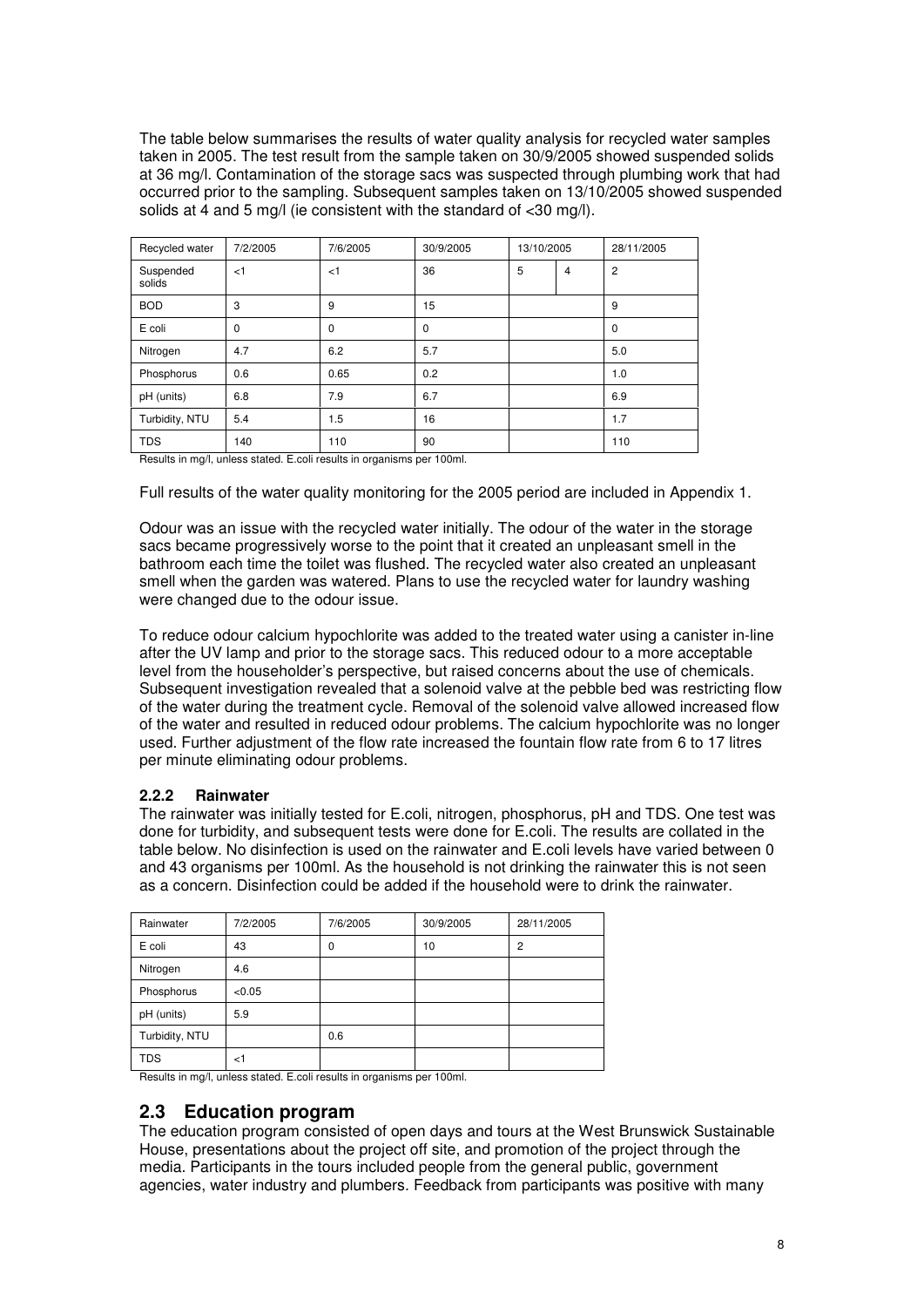expressing interest and enthusiasm in the initiatives undertaken. The following is a summary of the education program outcomes:

#### **2.3.1 Tours and open days**

There were 12 open days / tours held at the West Brunswick Sustainable House during the Project:

- Open Day / tours, 14/11/2004, as part of the Water Smart Homes project coordinated by Melbourne Museum. Attended by approximately 50 people from the general public (but including some from government & industry).
- Open Day / tours, 26/2/2005 as part of the ATA Grey Water Open Days. Attended by approximately 30 people from the general public (but including some from government & industry).
- Open Day / tours, 5/3/2005 as part of the ATA Grey Water Open Days. Attended by approximately 45 people from the general public (but including some from government & industry).
- Open Day / tour, 16/3/2005 in conjunction with Envirowater. Attended by approximately 15 people, from industry & government.
- Tour for RMIT plumbing students & staff, 26/4/2005 (17 people, industry).
- Tour for ATA Grey Water Project, 14/5/2005, 9 people, including other householders, ATA, EPA & SWF staff.
- Tour for DHS policy review staff, 16/9/2005 (2 people, government).
- Open day for Vietnamese community as part of Melbourne Museums Water Smart Homes & Gardens tours, 15/10/2005 (~25 people, residents).
- Tour for Brunswick Sustainability Street group, 16/10/2005 (4 people, residents & program manager).
- Tour for DHS managers, 17/10/2005 (5 people, government).
- Open day as part of Melbourne Museums Water Smart Homes & Gardens tours, 22/10/2005 (~90 people, general public but including some government & industry).
- Tour for Korean environmental delegation in conjunction with Friends of the Earth, 21/12/2005 (~15 people from government, business & NGOs).

#### **2.3.2 Presentations**

Six presentations were made about the project at a range of functions:

- Presentation at Melbourne Museum, 7/11/2004, as part of the Water Smart Homes project coordinated by Melbourne Museum. Attended by approximately 15 people, mainly from industry but including some from the general public.
- Presentation at RMIT University, 28/2/2005 as part of the Environmental Policy Practice course. Attended by approximately 80 environment and planning students.
- Presentation undertaken at City of Darebin workshop, Making your home sustainable workshop, 9/6/2005 (~ 40 people, mainly residents).
- Presentation at Water Futures 2 seminar organised by RMIT, held at Melbourne Museum, 18-11-2005, (~30 people, mainly academics, industry & government).
- Panel member for Running on Empty, Water Futures Forum, held at Melbourne Museum, 18-11-2005 (~45 people, general public, industry & government).
- Presentation to staff at SE Water's Innovation Fair, 1-12-2005 (~60 people, industry)

#### **2.3.3 Media**

The following is a list of print media results and electronic media results. Some examples of magazine and newspaper articles are included in Appendix 2, along with a copy of one of the tour sheets handed out to tour participants.

#### Print media results:

- 1. Moreland Leader, article Water saver to please council, 22/11/2004
- 2. Leader Newspapers, article Green Commitment, Moreland Leader 21/2/2005.
- 3. Fairfax Community Newspapers, article Sustainable house to open for public view, Moreland Community News 22/2/2005.
- 4. Leader Newspapers, Yarra Valley Water `advertorial' Water Smart House Open Day, 28/2/2005.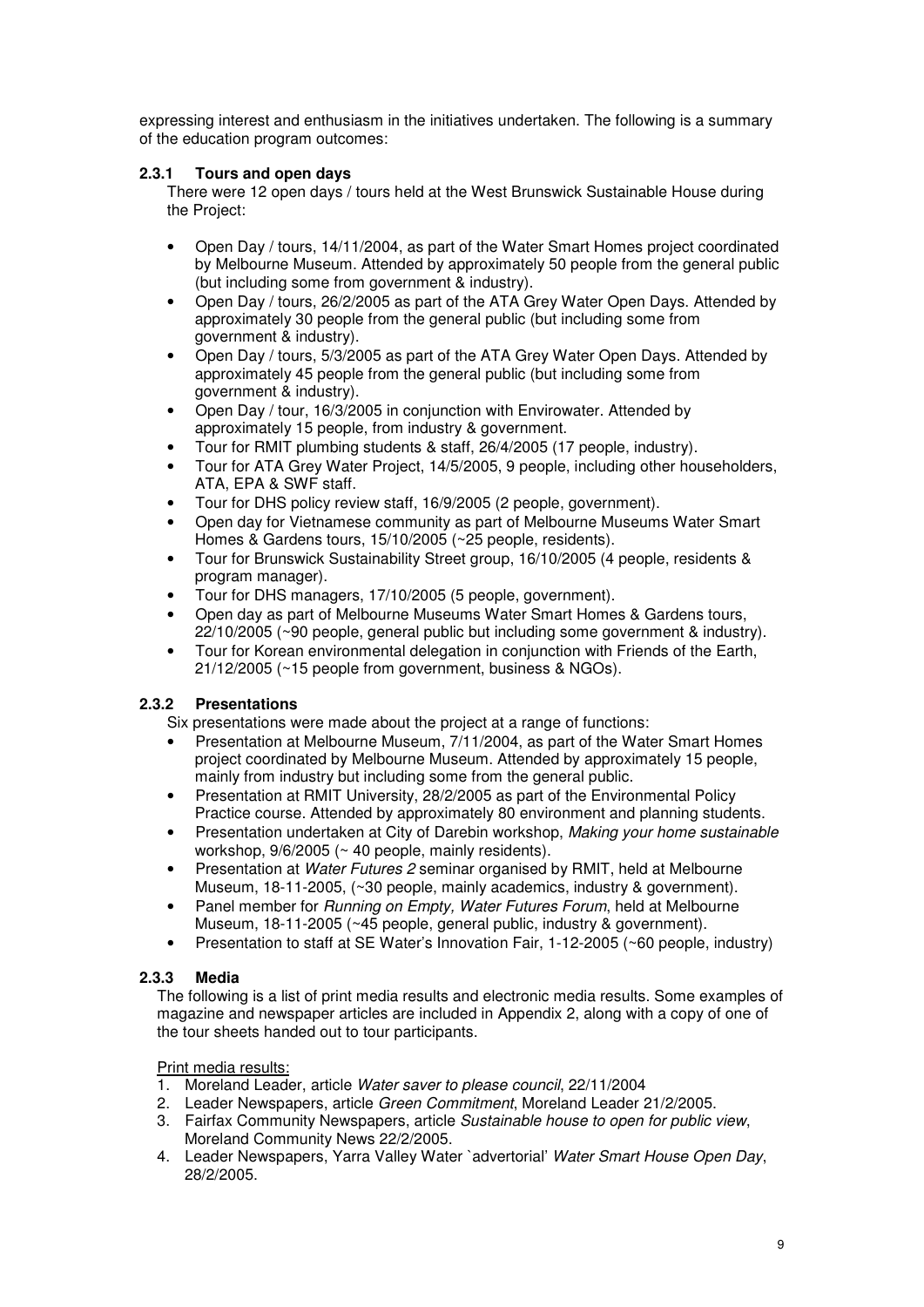- 5. Melbourne Times, article Grey turns to green, 2/3/2005.
- 6. Herald Sun, article It's all thanks to tanks, 28/3/2005.
- 7. Tour Sheet, West Brunswick Sustainable House, February 2005.
- 8. Fact Sheet, 19 Murray Street West Brunswick, November 2004.
- 9. Gardening Australia Magazine, article Your Green Guide to Grey Water, June 2005, Josh Byrne;
- 10. Plumbing Connection, article Underground unit under scrutiny, Winter 2005, Caroline Kearney.
- 11. Interview & photo for Moreland Leader (5/10/2005).
- 12. Tour Sheet, West Brunswick Sustainable House, October 2005.
- 13. Media release issued November 2005: Two and a half buckets of water a day and still enough for the garden!
- 14. Article written & photos provided for ReNew magazine, Two and a half buckets of water a day, Issue 94 Jan-Mar 2006.

Electronic media results:

- 1. Melbourne Museum, interview & photos for Water Smart Home Exhibit, website & archive.
- 2. RRR, 17/10/2004, live to air from Melbourne Museum during launch of National Water Week.
- 3. 3AW, 14/11/2004, interview with Jane Edmanson & Darren James.
- 4. Interview for Channel 7, 24/1/2005. Our Future, Our Water, shown 26/3/2005.
- 5. Radio interview on Now FM (13/10/2005).
- 6. Website established for the West Brunswick Sustainable House, www.greenmakeover.com.au (November 2005).
- 7. Interview for Running on Empty series for Foxtels' Weather Channel (5 & 8/12/2005), scheduled for screening late Dec 2005 – Jan 2006.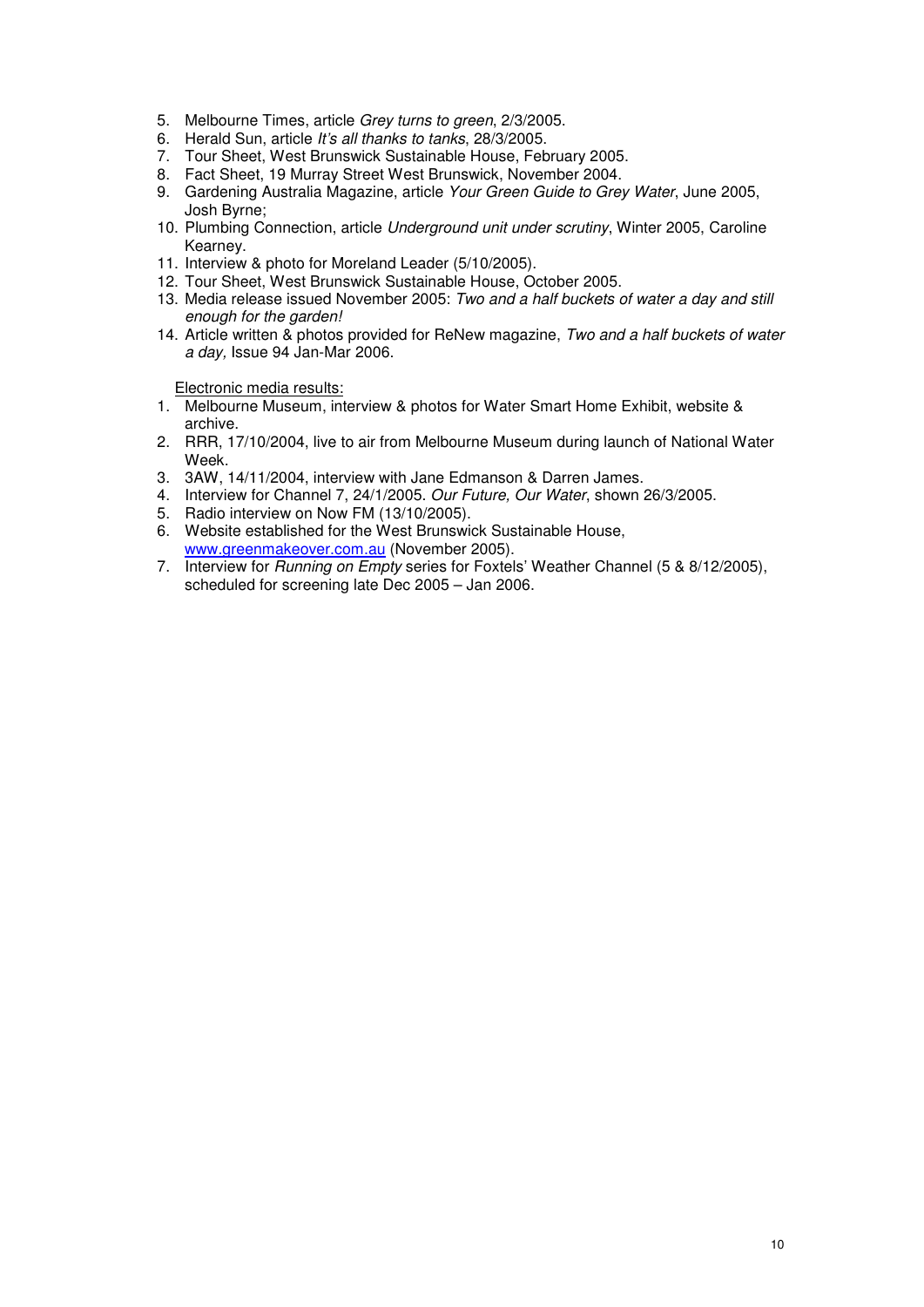## **3 The rainwater system**

The rainwater system uses four rainwater tanks to store up to 20,000 litres of water. The rainwater is used for showers (hot & cold water), the laundry, all water via the hot water system, and a couple of garden taps. A pump automatically provides pressure when taps are turned on. The rainwater system also has a device that switches across to mains water supply automatically if the rainwater tanks run low (Davey Rainbank), but during 2005 the tanks did not reach the low level point.

The rainwater tanks are all connected at ground level, and water flows between them via gravity as the water level rises and falls in the main tank adjacent to the house. The other three tanks are nestled under trees behind the garage about 25 metres away. Catchment for the tanks is about 200  $m^2$  of roof on the house and adjacent home office. Based on rainfall records it is estimated that about 100,000 litres of rain will be available from the roofs each year.



To improve water quality Enviroflow guttering that has two layers has been installed in areas where there are overhanging trees. The top layer has filters every half a metre that prevent leaves and debris entering the bottom layer, but allow water to flow through. First rain diverters have been used on two of the downpipes, while at the front of the house a gate valve has been fitted to allow the pipe to be flushed out periodically at the low point of the `wet system' transferring water to the tanks.

In terms of assessing the potential for widespread uptake of rainwater tanks as part of household water supply it's worth looking at the past experience of the West Brunswick Sustainable House.

Rainwater now supplies about 60% of the household's water. For the household it's been a progression to move to using rainwater as their main source of water. In 1994 initially a rainwater tank was installed for watering the garden, but was found to be of limited use. It would fill up and sit full for most of the year when the garden didn't need watering which meant it would not be catching any more water. When dry weather came it would quickly empty. It wasn't until the household installed a pump (in 2000) and connected the rainwater to supply the laundry and toilet that they started to get the best value from having a tank. By connecting the rainwater tank to something the household used everyday it meant that when it rained the tanks would catch some of that water.

The household estimated that water use for the shower was over half their water use inside the house, so now by supplying water for the shower from rainwater they have made a major reduction in their mains water consumption.

The experience of using the rainwater system differs little to using mains water from the householder's perspective. The use of a household pressure pump means water flows from taps as soon as they are turned on. When they are switched off the pump automatically switches off. The rainwater system has required very little maintenance. Periodic cleaning of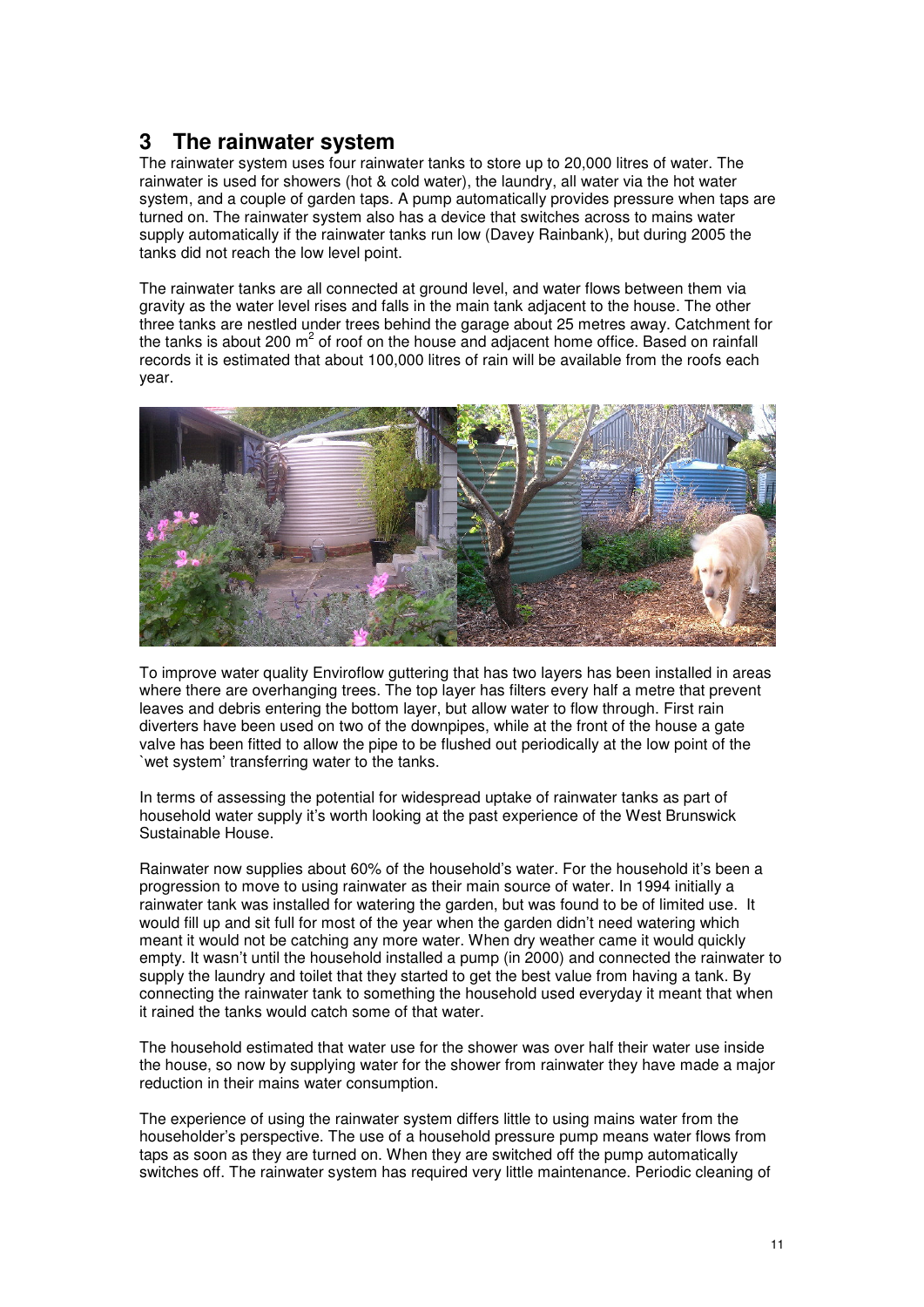gutters is needed, along with flushing of the first rain diverters and opening the valve that releases sediment from the low point of the pipes in the `wet system'.

In terms of planning a rainwater system it's best to have a connection to something inside the house. In order of priority this would be the toilet, laundry, shower and then kitchen. This order is based on an increasing need for control of water quality and also depends on being able to match the storage capacity to the volumes of water you need. The use of the Rainbank means there is security of supply with mains water back up. This means rainwater systems do not need to be designed to be self sufficient if they are in areas of mains water supply.

Rainwater systems could be widespread for use for toilet flushing, laundry and garden. Several issues impact on the extent to which rainwater systems will be used. Cost is an issue, along with a related issue of perceptions of good value. Beyond basic affordability many consumers will compare the cost of a rainwater system to the cost of mains water in deciding whether to install a rainwater system. This may mean that even where consumers could afford rainwater systems many will not choose them because of a perception that they are not good value or that they don't `pay for themselves'. This `pay back filter' is one of the barriers to wide spread uptake.

Access is an issue for installing rainwater tanks in existing properties, and may mean it is necessary to use multiple smaller tanks instead of one larger tank. This was the case with the West Brunswick Sustainable House. Permit conditions may be an issue in some areas, but no planning or building permits were needed at the West Brunswick Sustainable House. The limited availability of plumbers who are experienced and confident in recommending rainwater systems may slow their uptake. A further issue is the sustainability of the materials used to manufacture rainwater tanks, which have used a lot of plastic. It is recyclable, but none of it is from recycled sources. There may be technical reasons for using only virgin resin, but otherwise ideally tanks would include at least some recycled resin.

#### **Rainwater system approximate costs**:

Rainwater tanks: \$730 (4500 litre), \$1100 (6800 litre). Rainbank: \$410 Pumps: \$300 -\$400 Enviroflow guttering: \$30 metre

#### **Using less in the first place.**

Overall the household uses about half the water of a typical Melbourne home. This has been achieved through four key things:

- A low flow shower rose, rated at 6.75 litres per minute (bought in 1991 for less than \$20);
- Dual flush toilets, (3 / 6 litres, cost ~\$120);
- A water efficient washing machine that uses between  $35 60$  litres per load (from  $\sim$ \$700); and,
- Mulching the garden, to reduce evaporation and improve the soil.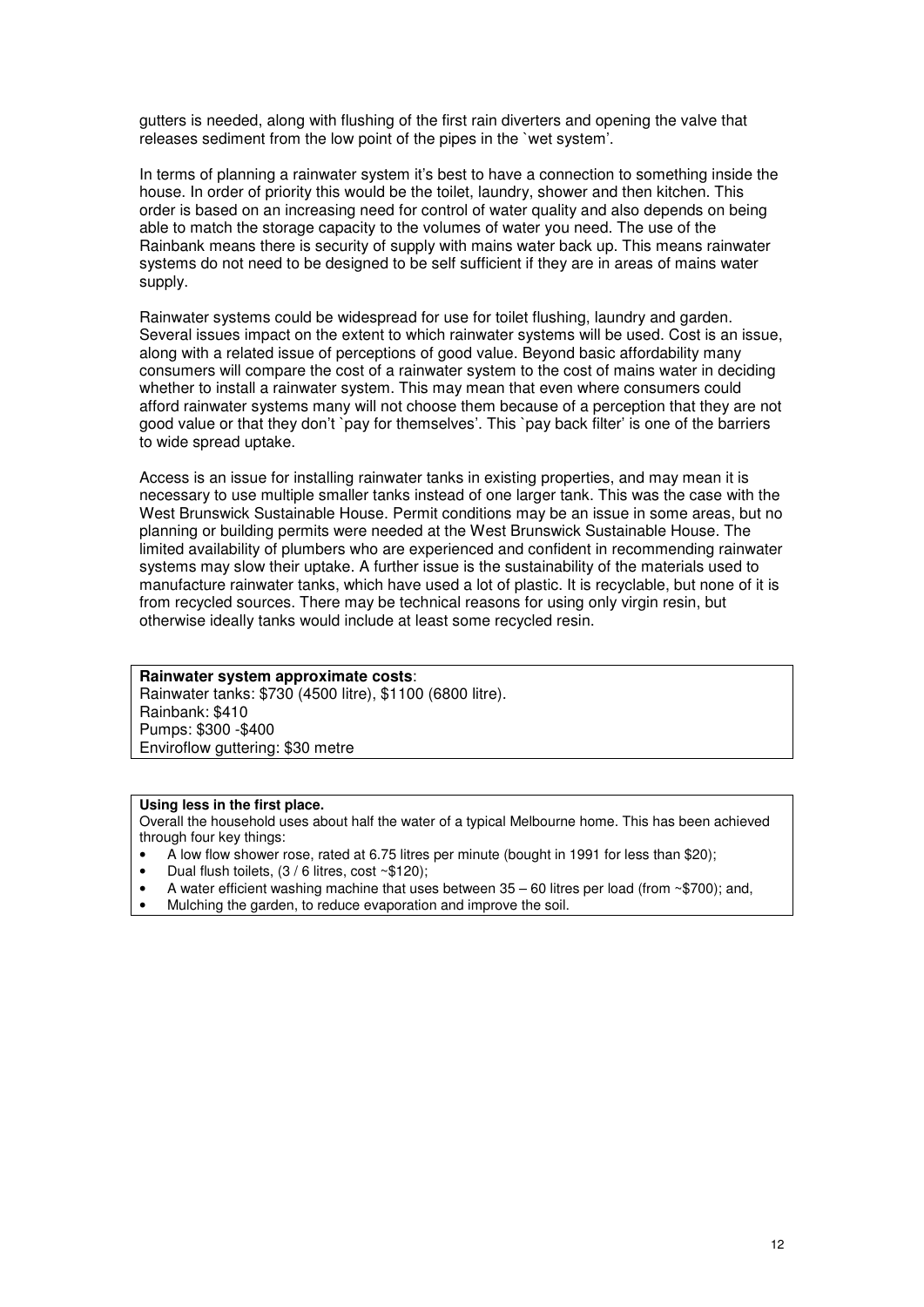## **4 The recycled water system**

The water recycling system uses a new water treatment technology called Envirowater. This technology has been developed in Melbourne and is based on similar technology that has been used on an industrial scale. It uses biological and mineral filters to treat water and has the added appeal of doubling as a water feature in the garden.



The Envirowater water recycling unit uses a tank underground to receive water from the shower, bathroom basin and laundry, which it then processes in batches using mineral and biological filters. Initially a stocking like hair and lint filter screens water flowing into the treatment tank. It takes about two days for us to fill the treatment tank, and then a float switch activates a pump at the bottom of the tank that sends water up to the fountain at the surface. This has the effect of aerating and circulating the water as it lands on the pebble bed at the surface before flowing via gravity back into the treatment tank. Micro-organisms growing on balls filled with aggregate inside the treatment tank help to make the water clean. The cycle runs for 9 hours, after which a timer controls a solenoid valve that then allows the water to be pumped out of the treatment tank. The water passes through a particle filter and then an ultra violet light that disinfects the water on its way to two large storage sacs, which resemble waterbeds under the house.



Graphic from www.envirowater.com.au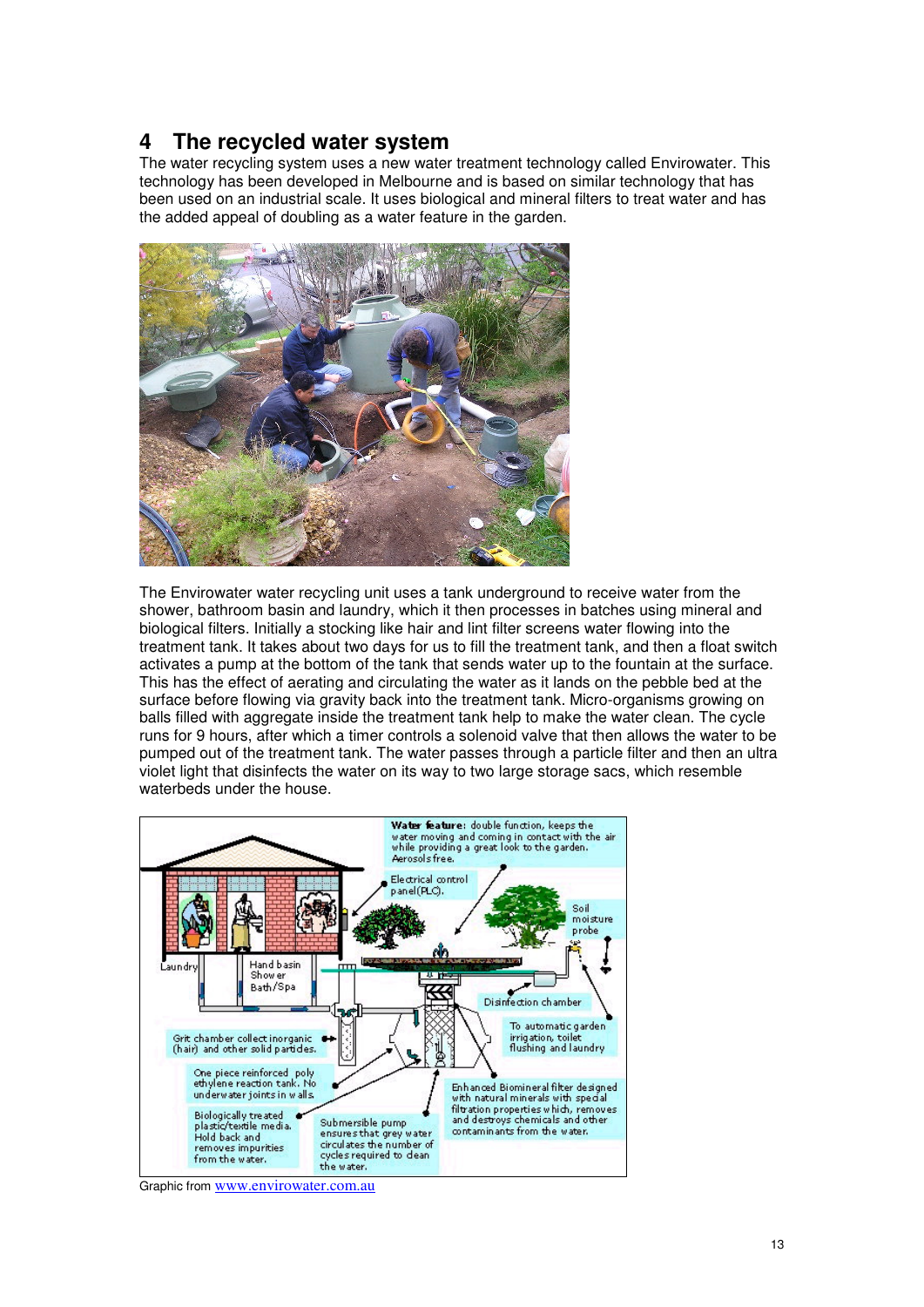The water is no longer grey water and has been treated to a standard that allows it to be stored indefinitely. It is treated to a level called the 20/30/10 standard that allows the water to be used for toilet flushing, garden irrigation (even above ground) and laundry washing. A pump is used to deliver water from the storage sacs to our toilets and also to a network of pipes connected to taps in the garden. Recycled water is automatically pumped from the sacs when the toilet is flushed or when one of the recycled water taps is turned on. The water could be stored in tanks above ground in the absence of space under the house.

Part of the appeal of the Envirowater unit is that it is designed primarily as a unit that allows recycling of water rather than simply an alternative method of disposal. The potential for recycling is maximised by treating water to a standard that allows it to be stored indefinitely and also allows the treated water to be used through conventional irrigation methods rather than through dispersion trenches under ground.



Prior to installing the Envirowater unit batch tests were run to assess the quality of the treated water. Also, as part of the permit conditions for installing the unit we are required to monitor water quality every 3 months. The unit has consistently achieved the 20/30/10 standard and the water has also been monitored for nitrogen, phosphorus and TDS (ie Total Dissolved Solids, an indicator of salt).

Odour has been an issue at times with the treated water. Because of this the West Brunswick household has not used the recycled water in the laundry. Odour issues were overcome by increasing the flow rate of the fountain at the pebble bed. The increased flow means the water is aerated more and the number of times the water is cycled has increased.

The Envirowater unit has effectively been a prototype and in using it the West Brunswick household has experienced teething problems that have needed to be dealt with as they arose. These relate to the performance and availability of suitable plumbing fittings rather than the biological treatment process. Issues that still remain include the need for a self cleaning particle filter (ie rather than one that needs to be manually washed), and the need for valves that allow the treatment tank to be pumped out quicker at the end of the cycle.

At this stage it seems water recycling systems like the Envirowater unit are likely to be limited in their uptake with appeal only to niche markets. These markets include `enthusiasts' as in the case of the West Brunswick household, and also households where water supply or water treatment options are limited. The cost of the technology will be a barrier for most people. As with the rainwater system, because of the perception that environmental technology needs to pay for itself, this will be an issue for many people even in cases where they could afford it.

Maintenance and monitoring are also issues for water recycling systems. Where householders are not likely to pay attention to maintenance and monitoring issues themselves there will be a need for service providers or regulators to take on that role.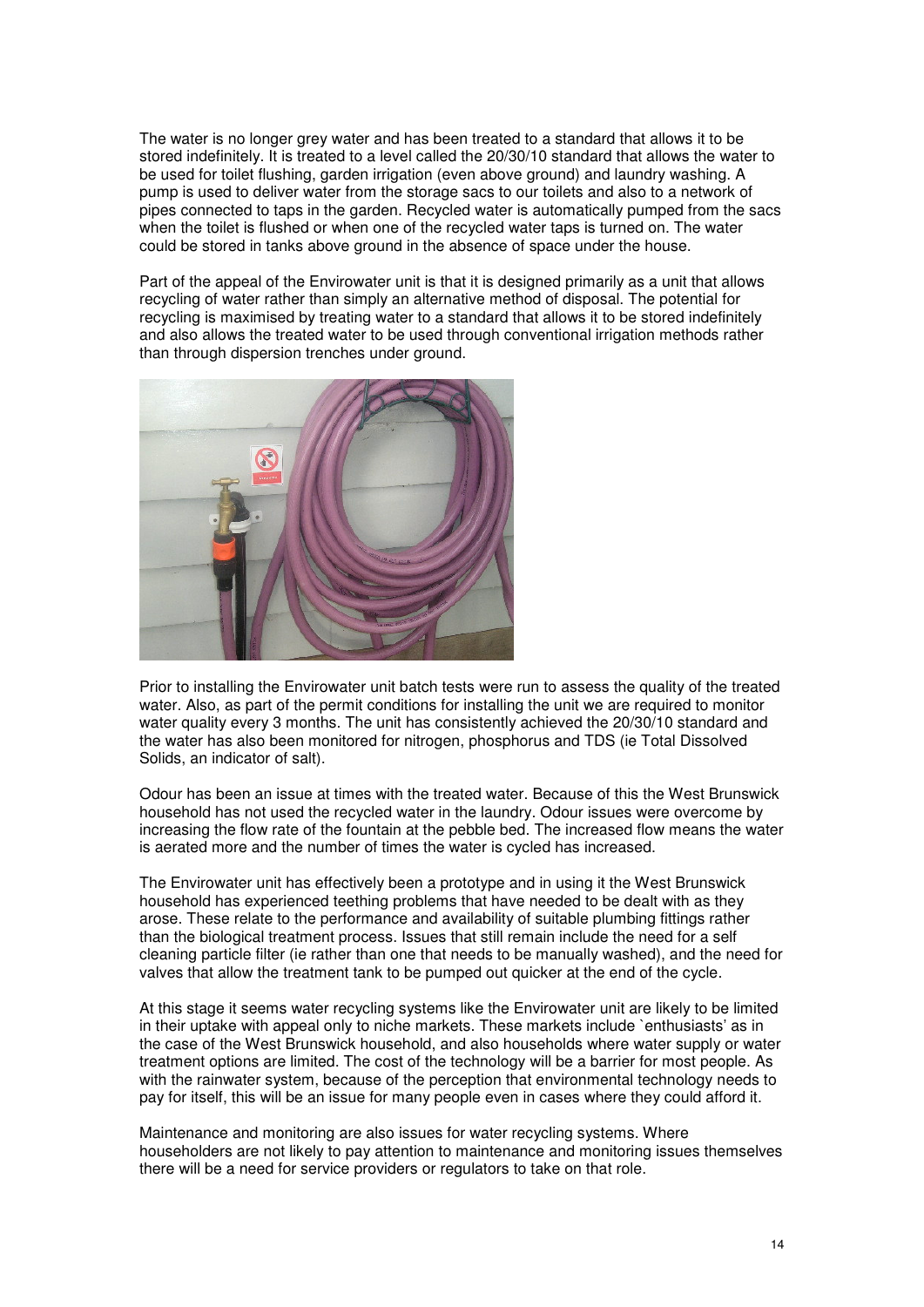The regulatory framework in Victoria for approval of water recycling treatment systems is cumbersome and is dominated by a risk management perspective, rather than a sustainability perspective that includes risk management. There is potential to introduce a regulatory system that focuses on sustainable use of water, rather than regulation that sees water recycling primarily as an alternative method of disposal.

There seems to be a shortage of plumbers with experience and enthusiasm for installing rainwater and recycled water systems. This is understandable with relatively new technology for water recycling, but points to the need for further training options and incentives to encourage plumbers to pursue these.

#### **Recycled water system approximate costs:**

- Envirowater unit: \$3500 (not yet on market, except in the ACT), plus installation between \$1000 to \$3000 (site specific).
- Water storage sacs: \$1300 (5,500 litre).
- Pressure pump with sensor: \$400